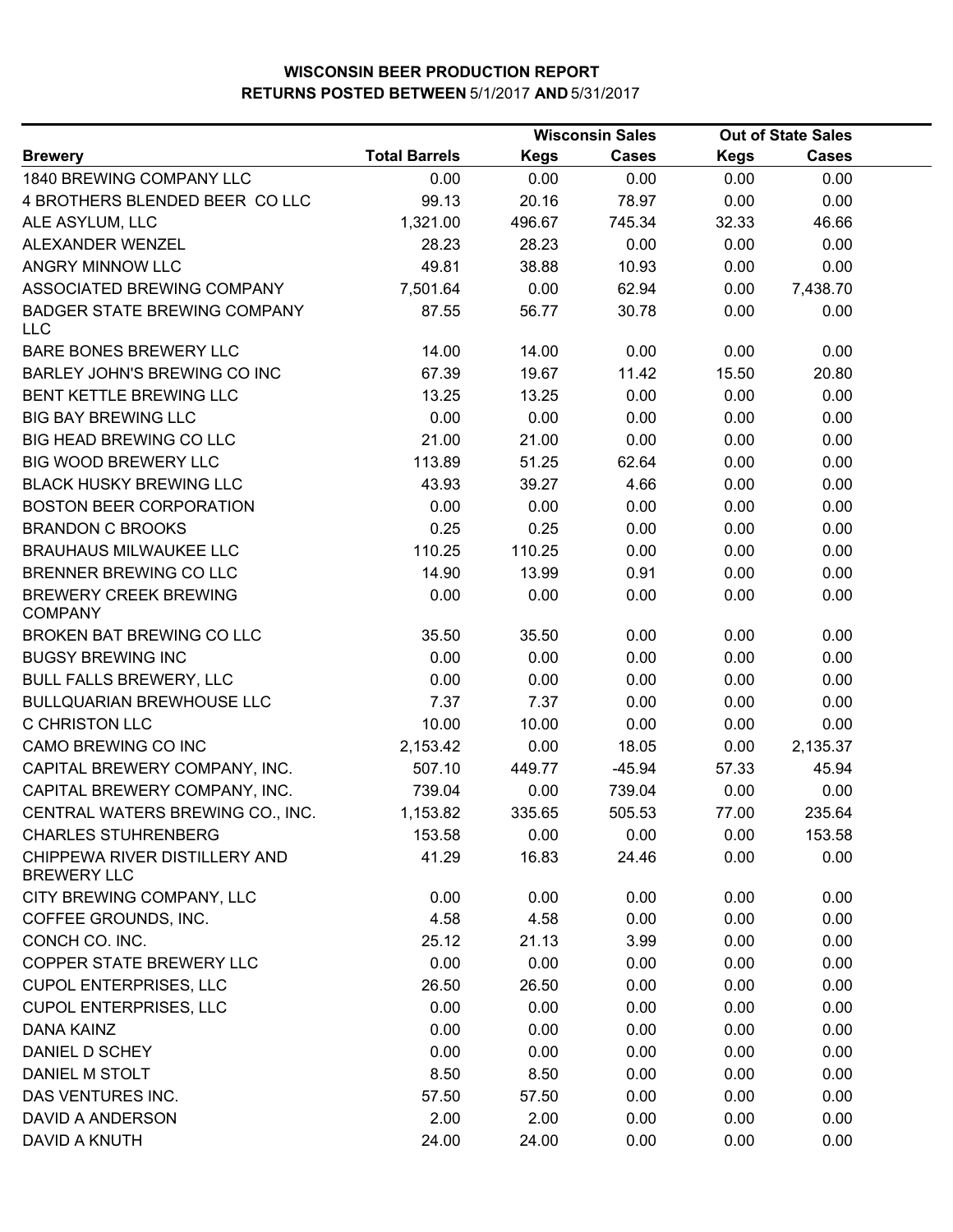|                                                            |                      |             | <b>Wisconsin Sales</b> |             | <b>Out of State Sales</b> |  |
|------------------------------------------------------------|----------------------|-------------|------------------------|-------------|---------------------------|--|
| <b>Brewery</b>                                             | <b>Total Barrels</b> | <b>Kegs</b> | <b>Cases</b>           | <b>Kegs</b> | <b>Cases</b>              |  |
| DEAD BIRD BREWING LLC                                      | 0.00                 | 0.00        | 0.00                   | 0.00        | 0.00                      |  |
| DELAFIELD BREWHAUS LLC                                     | 75.80                | 75.80       | 0.00                   | 0.00        | 0.00                      |  |
| DIAGEO AMERICAS SUPPLY INC                                 | 36,814.62            | 0.00        | 0.00                   | 0.00        | 36,814.62                 |  |
| DJ FEDDERLY MANAGEMENT<br><b>CONSULTANT LLC</b>            | 3.00                 | 3.00        | 0.00                   | 0.00        | 0.00                      |  |
| DOOR COUNTY BREWING CO LLC                                 | 15.00                | 15.00       | 0.00                   | 0.00        | 0.00                      |  |
| DOOR COUNTY BREWING CO LLC                                 | 325.00               | 325.00      | 0.00                   | 0.00        | 0.00                      |  |
| DRIFTLESS BREWING COMPANY LLC                              | 10.00                | 10.00       | 0.00                   | 0.00        | 0.00                      |  |
| <b>DUBUQUE BREWING &amp; MALTING</b><br><b>COMPANY LLC</b> | 8.35                 | 0.00        | 0.00                   | 4.00        | 4.35                      |  |
| EAGLE TRACE BREWING COMPANY<br>LLC                         | 5.67                 | 5.67        | 0.00                   | 0.00        | 0.00                      |  |
| EAGLE TRACE BREWING COMPANY<br><b>LLC</b>                  | 52.00                | 52.00       | 0.00                   | 0.00        | 0.00                      |  |
| <b>ESSER DISTRIBUTING CO INC</b>                           | 0.00                 | 0.00        | 0.00                   | 0.00        | 0.00                      |  |
| EVANS BREWING COMPANY INC                                  | 0.01                 | 0.00        | 0.01                   | 0.00        | 0.00                      |  |
| FK&P, LLC                                                  | 0.00                 | 0.00        | 0.00                   | 0.00        | 0.00                      |  |
| FERMENTORIUM BEVERAGE<br><b>COMPANY LLC</b>                | 40.50                | 34.25       | 6.25                   | 0.00        | 0.00                      |  |
| FIVE STAR BREWING CO INC.                                  | 1,852.84             | 0.00        | 6.60                   | 0.00        | 1,846.24                  |  |
| FOX RIVER BREWING COMPANY II, LLC                          | 167.49               | 167.49      | 0.00                   | 0.00        | 0.00                      |  |
| FOX RIVER BREWING COMPANY, LLC                             | 94.59                | 94.59       | 0.00                   | 0.00        | 0.00                      |  |
| FRANKENMUTH BREWING COMPANY                                | 0.00                 | 0.00        | 0.00                   | 0.00        | 0.00                      |  |
| <b>FRESAR INC</b>                                          | 0.32                 | 0.32        | 0.00                   | 0.00        | 0.00                      |  |
| <b>FULTON LLC</b>                                          | 20.94                | 10.00       | 10.94                  | 0.00        | 0.00                      |  |
| GD3 LLC                                                    | 260.35               | 260.35      | 0.00                   | 0.00        | 0.00                      |  |
| GD4, LLC                                                   | 66.50                | 66.50       | 0.00                   | 0.00        | 0.00                      |  |
| <b>GEORGE BREGAR</b>                                       | 23.00                | 23.00       | 0.00                   | 0.00        | 0.00                      |  |
| GJS SALES, INC.                                            | 81.65                | 0.00        | 81.65                  | 0.00        | 0.00                      |  |
| <b>GOOD CITY BREWING LLC</b>                               | 183.61               | 135.35      | 48.26                  | 0.00        | 0.00                      |  |
| <b>GRANITE CITY RESTAURANT</b><br><b>OPERATIONS INC</b>    | 35.74                | 35.74       | 0.00                   | 0.00        | 0.00                      |  |
| <b>GRANT PAULY</b>                                         | 291.93               | 151.33      | 128.25                 | 8.00        | 4.35                      |  |
| <b>GRAY BREWING CO.</b>                                    | 135.80               | 52.74       | 67.19                  | 9.34        | 6.53                      |  |
| <b>GREEN BAY BREWING COMPANY</b>                           | 219.91               | 113.24      | 93.15                  | 9.17        | 4.35                      |  |
| <b>GUY R LILJA</b>                                         | 0.00                 | 0.00        | 0.00                   | 0.00        | 0.00                      |  |
| HANSON BREWING COMPANY LLC                                 | 0.00                 | 0.00        | 0.00                   | 0.00        | 0.00                      |  |
| HILLSBORO BREWING COMPANY LLC                              | 30.50                | 30.50       | 0.00                   | 0.00        | 0.00                      |  |
| HOP HAUS BREWING COMPANY LLC                               | 18.00                | 18.00       | 0.00                   | 0.00        | 0.00                      |  |
| HOP HAUS BREWING COMPANY LLC                               | 52.00                | 52.00       | 0.00                   | 0.00        | 0.00                      |  |
| HORNELL BREWING CO INC                                     | 5,228.05             | 0.00        | 4.98                   | 0.00        | 5,223.07                  |  |
| <b>HOUSE OF BREWS LLC</b>                                  | 19.44                | 17.44       | 2.00                   | 0.00        | 0.00                      |  |
| <b>ISAAC SHOWAKI</b>                                       | 540.16               | 52.00       | 488.16                 | 0.00        | 0.00                      |  |
| JACOB LEINENKUGEL BREWING CO.,<br>LLC                      | 26,161.85            | 1,409.92    | 6,728.75               | 3,746.75    | 14,276.43                 |  |
| <b>JEAN M LANE</b>                                         | 25.00                | 25.00       | 0.00                   | 0.00        | 0.00                      |  |
| <b>JEREMY BEACH</b>                                        | 0.00                 | 0.00        | 0.00                   | 0.00        | 0.00                      |  |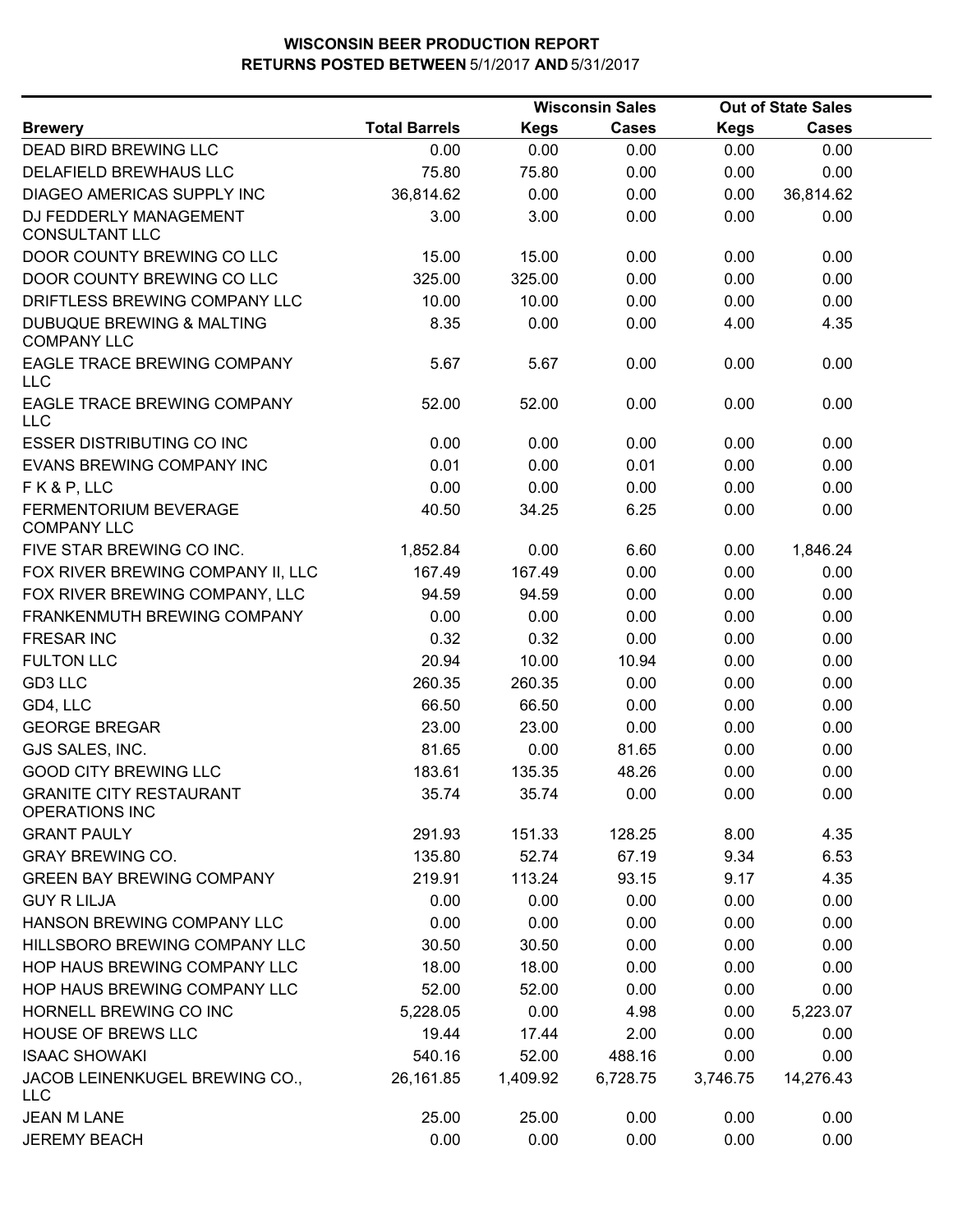|                                             |                      |             | <b>Wisconsin Sales</b> |             | <b>Out of State Sales</b> |  |
|---------------------------------------------|----------------------|-------------|------------------------|-------------|---------------------------|--|
| <b>Brewery</b>                              | <b>Total Barrels</b> | <b>Kegs</b> | <b>Cases</b>           | <b>Kegs</b> | Cases                     |  |
| <b>JOHN JAGEMANN</b>                        | 0.00                 | 0.00        | 0.00                   | 0.00        | 0.00                      |  |
| KARBEN4 BREWING LLC                         | 0.00                 | 0.00        | 0.00                   | 0.00        | 0.00                      |  |
| KATCHEVER & CO LLC                          | 345.45               | 155.89      | 189.56                 | 0.00        | 0.00                      |  |
| KELLERMEISTER BEVERAGES, LLC                | 14.43                | 14.43       | 0.00                   | 0.00        | 0.00                      |  |
| <b>KUL BREWING LLC</b>                      | 685.21               | 49.00       | 636.21                 | 0.00        | 0.00                      |  |
| <b>LACROSSE BREWING LLC</b>                 | 1,138.94             | 6.00        | 483.71                 | 0.00        | 649.23                    |  |
| LAKEFRONT BREWERY, INC.                     | 4,537.88             | 1,704.57    | 1,986.60               | 118.28      | 728.43                    |  |
| LAKEFRONT BREWERY, INC.                     | 0.00                 | 0.00        | 0.00                   | 0.00        | 0.00                      |  |
| LAKEWALK BREWERY AND CAFE<br><b>COMPANY</b> | 37.50                | 37.50       | 0.00                   | 0.00        | 0.00                      |  |
| LAZY MONK BREWING LLC                       | 47.37                | 30.81       | 16.56                  | 0.00        | 0.00                      |  |
| LEACH GOLF PROPERTIES, INC.                 | 0.00                 | 0.00        | 0.00                   | 0.00        | 0.00                      |  |
| LEATHERHEAD BREWING COMPANY<br><b>LLC</b>   | 7.14                 | 7.14        | 0.00                   | 0.00        | 0.00                      |  |
| <b>LEVI FUNK</b>                            | 24.58                | 8.45        | 16.13                  | 0.00        | 0.00                      |  |
| LHM BREW PUB, LLC                           | 16.23                | 16.23       | 0.00                   | 0.00        | 0.00                      |  |
| LIKE MINDS BREWING LLC                      | 0.00                 | 0.00        | 0.00                   | 0.00        | 0.00                      |  |
| <b>LOST ISLAND WINE LLC</b>                 | 5.39                 | 5.39        | 0.00                   | 0.00        | 0.00                      |  |
| LUCKYS 1313 BREW PUB INVESTOR<br><b>LLC</b> | 9.25                 | 9.25        | 0.00                   | 0.00        | 0.00                      |  |
| LUCKYS 1313 BREW PUB INVESTOR<br><b>LLC</b> | 0.00                 | 0.00        | 0.00                   | 0.00        | 0.00                      |  |
| LUCKYS 1313 BREW PUB INVESTOR<br><b>LLC</b> | 0.00                 | 0.00        | 0.00                   | 0.00        | 0.00                      |  |
| MARK ANTHONY BREWING INC                    | 77,072.93            | 0.00        | 14,738.07              | 0.00        | 62,334.86                 |  |
| <b>MARK RIGGLE</b>                          | 0.00                 | 0.00        | 0.00                   | 0.00        | 0.00                      |  |
| <b>MATTHEW J GEARY</b>                      | 34.36                | 22.26       | 12.10                  | 0.00        | 0.00                      |  |
| MELMS BREWING COMPANY INC                   | 0.00                 | 0.00        | 0.00                   | 0.00        | 0.00                      |  |
| MILLER BREWING INTERNATIONAL,<br>INC.       | 0.00                 | 0.00        | 0.00                   | 0.00        | 0.00                      |  |
| MILLERCOORS LLC                             | 329.22               | 0.00        | 0.00                   | 126.00      | 203.22                    |  |
| MILLERCOORS LLC                             | 707,546.23           | 17,396.47   | 137, 138.75            | 70,349.01   | 482,662.00                |  |
| MILWAUKEE BREWING COMPANY                   | 45.00                | 45.00       | 0.00                   | 0.00        | 0.00                      |  |
| MILWAUKEE BREWING COMPANY                   | 892.64               | 309.87      | 565.52                 | 17.25       | 0.00                      |  |
| MINOCQUA BREWING CO INC                     | 15.25                | 15.25       | 0.00                   | 0.00        | 0.00                      |  |
| <b>MISSION BREWERY INC</b>                  | 0.00                 | 0.00        | 0.00                   | 0.00        | 0.00                      |  |
| MOBCRAFT BEER INC                           | 194.48               | 100.53      | 93.95                  | 0.00        | 0.00                      |  |
| MOOSEJAW PIZZA & BREWING CO LLC             | 123.80               | 91.79       | 32.01                  | 0.00        | 0.00                      |  |
| MOUNTAIN CREST SRL LLC                      | 8,965.22             | 13.00       | 927.21                 | 64.75       | 7,960.26                  |  |
| NATHAN R WARNKE                             | 30.38                | 30.38       | 0.00                   | 0.00        | 0.00                      |  |
| NEW GLARUS BREWING COMPANY                  | 13,824.40            | 4,580.75    | 9,243.65               | 0.00        | 0.00                      |  |
| NEW GLARUS BREWING COMPANY                  | 1,014.03             | 101.75      | 912.28                 | 0.00        | 0.00                      |  |
| NEXT DOOR BREWING LLC                       | 39.44                | 29.69       | 9.75                   | 0.00        | 0.00                      |  |
| NEXT DOOR BREWING LLC                       | 58.02                | 30.00       | 28.02                  | 0.00        | 0.00                      |  |
| NICHOLAS CALAWAY                            | 292.74               | 292.74      | 0.00                   | 0.00        | 0.00                      |  |
| NOBLE ROOTS BREWING COMPANY,<br><b>LLC</b>  | 14.66                | 14.66       | 0.00                   | 0.00        | 0.00                      |  |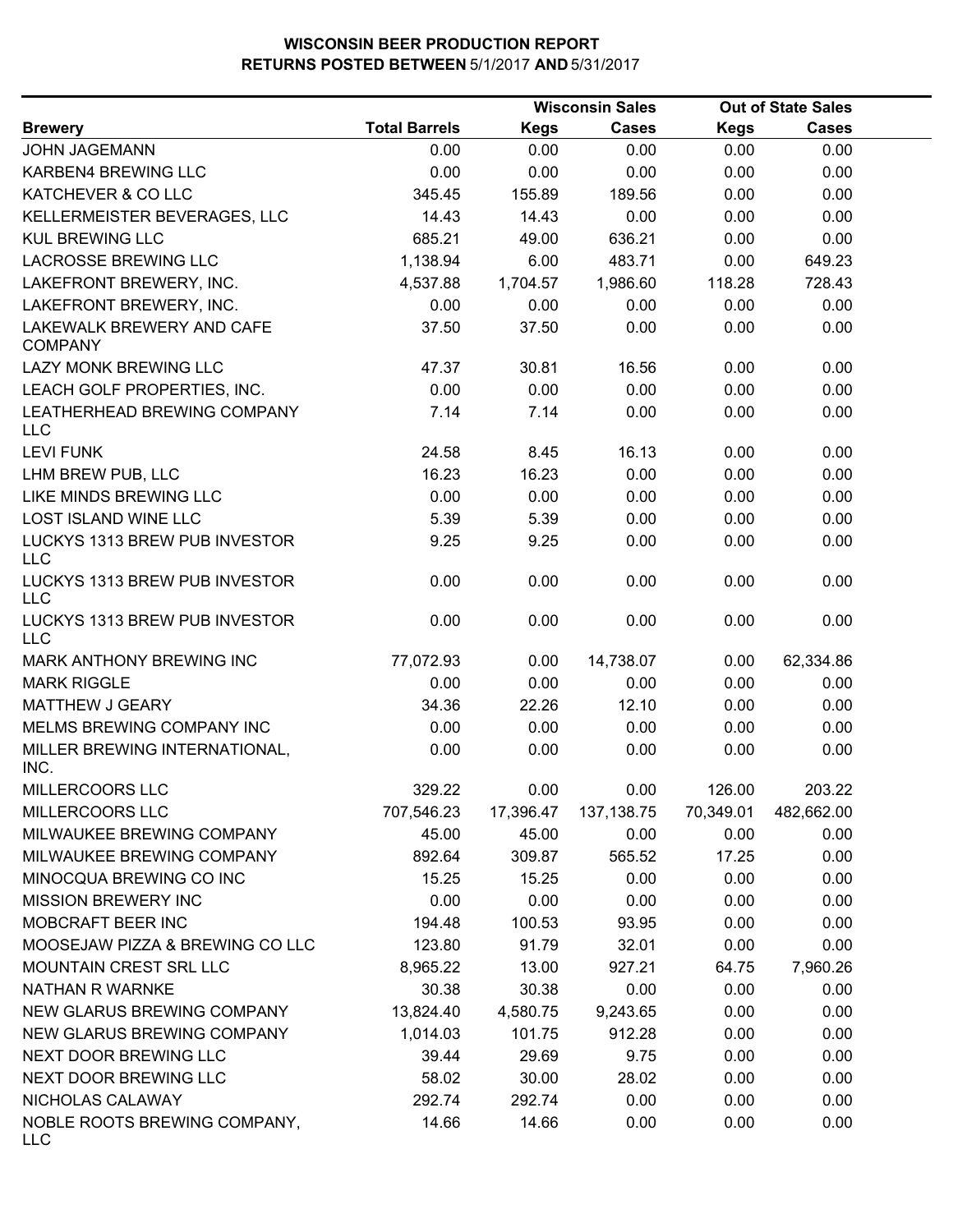|                                            |                      |             | <b>Wisconsin Sales</b> |             | <b>Out of State Sales</b> |  |
|--------------------------------------------|----------------------|-------------|------------------------|-------------|---------------------------|--|
| <b>Brewery</b>                             | <b>Total Barrels</b> | <b>Kegs</b> | <b>Cases</b>           | <b>Kegs</b> | <b>Cases</b>              |  |
| NORTHWOODS BREWING CORP LLC                | 53.00                | 53.00       | 0.00                   | 0.00        | 0.00                      |  |
| OLD ABE BREWING LLC                        | 0.00                 | 0.00        | 0.00                   | 0.00        | 0.00                      |  |
| OLIPHANT BREWING LLC                       | 36.00                | 35.75       | $-5.03$                | 0.25        | 5.03                      |  |
| O'SO BREWING COMPANY                       | 356.81               | 162.17      | 183.76                 | 0.00        | 10.88                     |  |
| PABST BREWING COMPANY LLC                  | 0.00                 | 0.00        | 0.00                   | 0.00        | 0.00                      |  |
| PABST BREWING COMPANY LLC                  | 0.00                 | 0.00        | 0.00                   | 0.00        | 0.00                      |  |
| PABST BREWING COMPANY LLC                  | 26.50                | 26.50       | 0.00                   | 0.00        | 0.00                      |  |
| PANDORA BREWING INC                        | 0.00                 | 0.00        | 0.00                   | 0.00        | 0.00                      |  |
| PARCHED EAGLE BREWPUB LLC                  | 9.95                 | 9.95        | 0.00                   | 0.00        | 0.00                      |  |
| PATRICK MC INTOSH                          | 20.89                | 16.50       | 3.06                   | 1.33        | 0.00                      |  |
| PETER H GENTRY                             | 0.00                 | 0.00        | 0.00                   | 0.00        | 0.00                      |  |
| PETER H GENTRY                             | 380.82               | 380.82      | 0.00                   | 0.00        | 0.00                      |  |
| PETER H GENTRY                             | 11.00                | 11.00       | 0.00                   | 0.00        | 0.00                      |  |
| PETER PETERSON                             | 6.00                 | 6.00        | 0.00                   | 0.00        | 0.00                      |  |
| PETSKULL BREWING COMPANY LLC               | 0.00                 | 0.00        | 0.00                   | 0.00        | 0.00                      |  |
| PHUSION PROJECTS LLC                       | 39,388.11            | 0.00        | 755.76                 | 0.00        | 38,632.35                 |  |
| PIGEON RIVER BREWING LLC                   | 31.07                | 31.07       | 0.00                   | 0.00        | 0.00                      |  |
| PITCHFORK BREWING LLC                      | 29.90                | 29.90       | 0.00                   | 0.00        | 0.00                      |  |
| PLYMOUTH BREWING COMPANY LLC               | 18.40                | 18.40       | 0.00                   | 0.00        | 0.00                      |  |
| PORT HURON BREWING COMPANY,<br><b>LLC</b>  | 78.43                | 49.33       | 29.10                  | 0.00        | 0.00                      |  |
| POTOSI BREWING COMPANY                     | 914.05               | 250.05      | 469.40                 | 69.30       | 125.30                    |  |
| POTOSI BREWING COMPANY                     | 69.00                | 69.00       | 0.00                   | 0.00        | 0.00                      |  |
| R' NOGGIN BREWING LLC                      | 23.00                | 23.00       | 0.00                   | 0.00        | 0.00                      |  |
| RAIL HOUSE PROPERTIES LLC                  | 22.50                | 22.50       | 0.00                   | 0.00        | 0.00                      |  |
| RAISED GRAIN BREWING COMPANY<br><b>LLC</b> | 65.46                | 57.42       | 8.04                   | 0.00        | 0.00                      |  |
| RANDOLPH OSKEY                             | 13.29                | 13.29       | 0.00                   | 0.00        | 0.00                      |  |
| RANDYS FUN HUNTERS BREWERY INC             | 6.00                 | 6.00        | 0.00                   | 0.00        | 0.00                      |  |
| RED EYE BREWING COMPANY LLC                | 41.75                | 41.75       | 0.00                   | 0.00        | 0.00                      |  |
| REGAL BRAU BREWING COMPANY LLC             | 7,242.03             | 0.00        | 151.48                 | 24.00       | 7,066.55                  |  |
| RHINELANDER BREWING CO LLC                 | 4,350.47             | 4.75        | 142.13                 | 0.00        | 4,203.59                  |  |
| ROCK COUNTY BREWING COMPANY<br><b>LLC</b>  | 11.08                | 11.08       | 0.00                   | 0.00        | 0.00                      |  |
| ROCKY REEF BREWING COMPANY                 | 5.56                 | 5.56        | 0.00                   | 0.00        | 0.00                      |  |
| <b>ROGER MILLER</b>                        | 5.32                 | 5.32        | 0.00                   | 0.00        | 0.00                      |  |
| ROWLAND'S CALUMET BREWING CO.,<br>INC.     | 8.00                 | 8.00        | 0.00                   | 0.00        | 0.00                      |  |
| ROWLAND'S CALUMET BREWING CO.,<br>INC.     | 23.00                | 23.00       | 0.00                   | 0.00        | 0.00                      |  |
| RUSH RIVER BREWING LLC                     | 274.80               | 70.30       | 74.55                  | 61.01       | 68.94                     |  |
| <b>RUSTIC VENTURES LLC</b>                 | 0.00                 | 0.00        | 0.00                   | 0.00        | 0.00                      |  |
| <b>RUSTIC VENTURES LLC</b>                 | 3.15                 | 3.15        | 0.00                   | 0.00        | 0.00                      |  |
| SAWMILL BREWING CO INC                     | 12.00                | 12.00       | 0.00                   | 0.00        | 0.00                      |  |
| SAWMILL LOGGER ENTERPRISES LLC             | 0.00                 | 0.00        | 0.00                   | 0.00        | 0.00                      |  |
| SILVER CREEK BREWING COMPANY               | 15.25                | 15.25       | 0.00                   | 0.00        | 0.00                      |  |
| SLEEMAN BREWING COMPANY USA                | 27,681.53            | 2,072.77    | 2,430.91               | 6,385.70    | 16,792.15                 |  |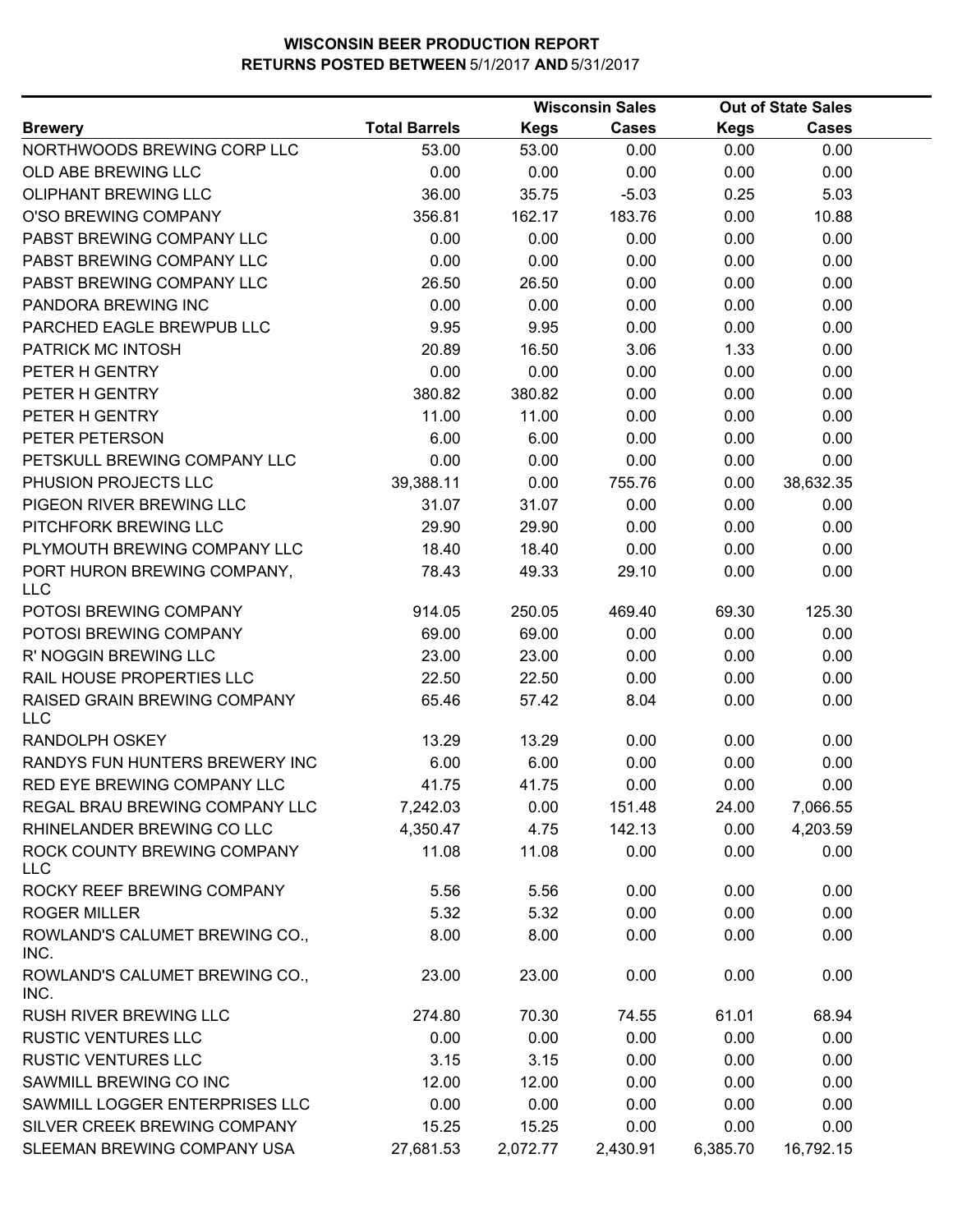|                                                        |                      |        | <b>Wisconsin Sales</b> |        | <b>Out of State Sales</b> |  |
|--------------------------------------------------------|----------------------|--------|------------------------|--------|---------------------------|--|
| <b>Brewery</b>                                         | <b>Total Barrels</b> | Kegs   | <b>Cases</b>           | Kegs   | <b>Cases</b>              |  |
| <b>INC</b>                                             |                      |        |                        |        |                           |  |
| <b>SLOCUM LLC</b>                                      | 58.40                | 58.40  | 0.00                   | 0.00   | 0.00                      |  |
| SOUTH SHORE BREWERY, INC.                              | 27.01                | 27.01  | 0.00                   | 0.00   | 0.00                      |  |
| SOUTH SHORE BREWERY, INC.                              | 51.32                | 20.94  | 13.88                  | 10.33  | 6.17                      |  |
| <b>SPB LLC</b>                                         | 4,992.88             | 730.25 | 1,075.63               | 316.50 | 2,870.50                  |  |
| SPRECHER BREWING COMPANY, INC.                         | 509.69               | 198.80 | 265.45                 | 13.87  | 31.57                     |  |
| STARBOARD BREWING COMPANY LLC                          | 11.00                | 11.00  | 0.00                   | 0.00   | 0.00                      |  |
| STEELHEAD ALEWORKS LLC                                 | 0.00                 | 0.00   | 0.00                   | 0.00   | 0.00                      |  |
| STILLMANK BREWING COMPANY                              | 87.05                | 47.46  | 39.59                  | 0.00   | 0.00                      |  |
| STONE CELLAR BREWPUB, INC.                             | 167.16               | 167.16 | 0.00                   | 0.00   | 0.00                      |  |
| SUGAR CREEK ACQUISITION LLC                            | 0.00                 | 0.00   | 0.00                   | 0.00   | 0.00                      |  |
| SWITCHGEAR BREWING COMPANY<br><b>LLC</b>               | 0.00                 | 0.00   | 0.00                   | 0.00   | 0.00                      |  |
| <b>TAILGATE BEER LLC</b>                               | 2,365.92             | 0.00   | 0.00                   | 0.00   | 2,365.92                  |  |
| THE BENJAMIN BEER COMPANY INC                          | 6.00                 | 6.00   | 0.00                   | 0.00   | 0.00                      |  |
| THE BRONX BREWERY, LLC                                 | 0.00                 | 0.00   | 0.00                   | 0.00   | 0.00                      |  |
| THE EAU CLAIRE BREWING PROJECT<br><b>LLC</b>           | 222.00               | 100.75 | 121.25                 | 0.00   | 0.00                      |  |
| THE ENLIGHTENED IMBIBER LLC                            | 17.00                | 17.00  | 0.00                   | 0.00   | 0.00                      |  |
| THE EXPLORIUM BREWPUB LLC                              | 56.95                | 56.95  | 0.00                   | 0.00   | 0.00                      |  |
| THE GD 2 LLC                                           | 60.58                | 60.58  | 0.00                   | 0.00   | 0.00                      |  |
| THE GREAT DANE PUB AND BREWING<br>COMPANY, INC.        | 172.70               | 172.70 | 0.00                   | 0.00   | 0.00                      |  |
| THE HOPEWELL BREWING COMPANY<br><b>LLC</b>             | 0.00                 | 0.00   | 0.00                   | 0.00   | 0.00                      |  |
| THE LONE GIRL BREWING COMPANY -<br><b>WAUNAKEE LLC</b> | 46.50                | 46.50  | 0.00                   | 0.00   | 0.00                      |  |
| THE MCKENZIE RIVER CORPORATION                         | 0.00                 | 0.00   | 0.00                   | 0.00   | 0.00                      |  |
| THE SAINT LOUIS BREWERY LLC                            | 0.00                 | 0.00   | 0.00                   | 0.00   | 0.00                      |  |
| THIRD SPACE BREWING LLC                                | 148.94               | 106.10 | 42.84                  | 0.00   | 0.00                      |  |
| THUMB KNUCKLE BREWING COMPANY                          | 17.25                | 17.25  | 0.00                   | 0.00   | 0.00                      |  |
| TITLETOWN BREWING CO LLC                               | 438.93               | 209.23 | 229.70                 | 0.00   | 0.00                      |  |
| <b>TOM PORTER</b>                                      | 437.27               | 437.27 | 0.00                   | 0.00   | 0.00                      |  |
| TOPPLING GOLIATH INC                                   | 147.00               | 0.00   | 0.00                   | 147.00 | 0.00                      |  |
| TRIBUTE BREWING COMPANY LLC                            | 40.28                | 24.88  | 15.40                  | 0.00   | 0.00                      |  |
| TURTLE STACK BREWERY, LLC                              | 22.34                | 22.34  | 0.00                   | 0.00   | 0.00                      |  |
| TWIN BEAGLES BREWING COMPANY<br><b>LLC</b>             | 16.60                | 16.60  | 0.00                   | 0.00   | 0.00                      |  |
| UNITED BRANDS COMPANY INC                              | 0.00                 | 0.00   | 0.00                   | 0.00   | 0.00                      |  |
| UNIVERSAL SALES INC                                    | 2,450.09             | 4.00   | 36.88                  | 0.00   | 2,409.21                  |  |
| URBAN HARVEST BREWING COMPANY<br><b>LLC</b>            | 10.25                | 10.25  | 0.00                   | 0.00   | 0.00                      |  |
| <b>VIKING BREWING</b>                                  | 12.08                | 5.55   | 6.53                   | 0.00   | 0.00                      |  |
| VINTAGE II, INC.                                       | 181.30               | 181.30 | 0.00                   | 0.00   | 0.00                      |  |
| <b>VINTAGE LLC</b>                                     | 0.00                 | 0.00   | 0.00                   | 0.00   | 0.00                      |  |
| WALNUT BREWERY, INC.                                   | 39.80                | 39.80  | 0.00                   | 0.00   | 0.00                      |  |
| WATER STREET BREWERY, INC.                             | 0.00                 | 0.00   | 0.00                   | 0.00   | 0.00                      |  |